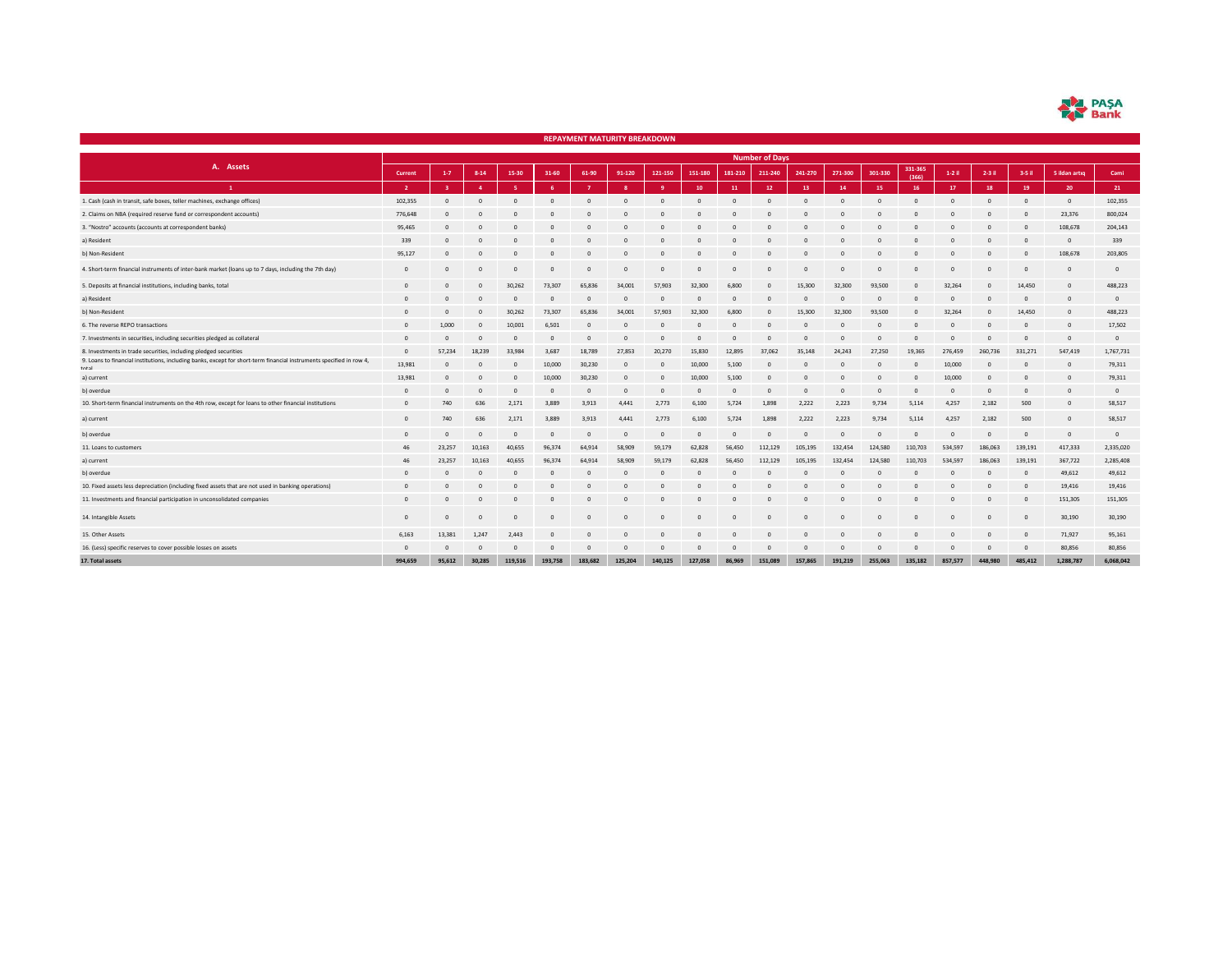|                                                                                                                                                     |                |              |                |                |              |              |              |              |              |              |                | Ödəniş Müddətinin Başlanmasına Qalmış Günlər (İllər) |              |              |                  |              |                |                |                |                |
|-----------------------------------------------------------------------------------------------------------------------------------------------------|----------------|--------------|----------------|----------------|--------------|--------------|--------------|--------------|--------------|--------------|----------------|------------------------------------------------------|--------------|--------------|------------------|--------------|----------------|----------------|----------------|----------------|
| <b>B. Liabilities and Equity</b>                                                                                                                    | Current        | $1-7$        | $8 - 14$       | 15-30          | 31-60        | 61-90        | 91-120       | 121-150      | 151-180      | 181-210      | 211-240        | 241-270                                              | 271-300      | 301-330      | 331-365<br>(366) | $1-2$ il     | 2-3 il         | $3-5$ il       | 5 ildən artıq  | Cami           |
|                                                                                                                                                     | $\overline{2}$ |              | $\mathbf{a}$   | -5             | -6           |              | -8           |              | 10           | 11           | 12             | 13                                                   | 14           | 15           | 16               | 17           | 18             | 19             | 20             | 21             |
| 1. Deposits of clients, except for deposits of banks and other financial institutions                                                               | 2,994,919      | 17.807       | 5.618          | 12,592         | 24,287       | 24,945       | 21,790       | 10,914       | 116,129      | 6,775        | 75,821         | 55,584                                               | 4.689        | 4,322        | 60,567           | 812,124      | 121,535        | 66,969         | 90,859         | 4,528,247      |
| a) deposits of individuals                                                                                                                          | 897,480        | $\Omega$     | $\Omega$       | $\Omega$       | $\sqrt{2}$   | $\Omega$     | $\circ$      | $\Omega$     | $\Omega$     | $\Omega$     | $\overline{0}$ | $\circ$                                              | $\sqrt{2}$   | $\mathbf{0}$ | $\Omega$         | 61,806       | $\overline{0}$ | $\overline{0}$ | $\circ$        | 959,286        |
| b) demand deposits of legal entities (the current (including current accounts of non-bank financial institutions), and<br>including check accounts) | 2,097,439      | $\Omega$     | $\Omega$       | $\sqrt{ }$     | $\Omega$     | n            | $\Omega$     | $\Omega$     | $\Omega$     | $\Omega$     | $\Omega$       | $\Omega$                                             |              | $\Omega$     | $\Omega$         | $\Omega$     | $\Omega$       | $\Omega$       | $\overline{0}$ | 2,097,439      |
| c) deposits of individuals with unexpired payback term                                                                                              | $\circ$        | 807          | 4,618          | 3,592          | 7,687        | 19,845       | 6,790        | 10,914       | 8,677        | 6,418        | 7,166          | 9,684                                                | 4,689        | 2,822        | 6,924            | 128,488      | 66,535         | 66,969         | 160            | 362,784        |
| d) deposits of legal entities with unexpired payback term                                                                                           | $\Omega$       | 17,000       | 1,000          | 9,000          | 16,600       | 5,100        | 15,000       | $\Omega$     | 107,453      | 358          | 68,655         | 45,900                                               | - 0          | 1,500        | 53,644           | 621,830      | 55,000         | $\overline{0}$ | 90,699         | 1,108,738      |
| e) term deposits of individuals with expired payback                                                                                                | $\mathbf{0}$   |              | $\circ$        | C              |              |              | $\circ$      |              |              |              | $\mathbf{0}$   | $\circ$                                              |              |              | C                |              | $\circ$        | $\epsilon$     | O              | $\circ$        |
| f) term deposits of legal entities with expired payback                                                                                             | $\Omega$       | n            | $\Omega$       | $\Omega$       | $\sqrt{2}$   | n            | $\Omega$     | $\sqrt{2}$   | $\Omega$     | $\Omega$     | $\Omega$       | $\Omega$                                             |              | $\Omega$     | $\Omega$         | $\Omega$     | $\Omega$       | $\Omega$       | $\overline{0}$ | $\circ$        |
| 2. Loans of the NBA                                                                                                                                 | $\Omega$       |              | $\sqrt{ }$     | $\sqrt{2}$     |              |              | $\Omega$     |              | $\Omega$     |              |                | $\Omega$                                             |              |              | $\sqrt{2}$       |              | $\Omega$       | $\sqrt{ }$     | O              | $\circ$        |
| 3. "Loro" accounts (correspondent accounts of banks)                                                                                                | 30,080         | $\Omega$     | $\Omega$       | $\sqrt{2}$     |              | n            | $\Omega$     |              | $\Omega$     | $\Omega$     | $\Omega$       | $\Omega$                                             |              | $\Omega$     | $\Omega$         |              | $\Omega$       | $\Omega$       | 189            | 30,268         |
| a) Resident                                                                                                                                         | 26,189         | $\Omega$     | $\Omega$       | $\Omega$       |              | n            | $\Omega$     | $\Omega$     | $\Omega$     | $\Omega$     | $\Omega$       | $\Omega$                                             |              | $\Omega$     | $\Omega$         |              | $\Omega$       | $\Omega$       | 189            | 26,378         |
| b) Non-Resident                                                                                                                                     | 3,890          |              |                |                |              |              |              |              |              |              |                |                                                      |              |              |                  |              |                |                | $\circ$        | 3,890          |
| 4. REPO operations                                                                                                                                  | $\circ$        | $\Omega$     | $\Omega$       | $\Omega$       | $\sqrt{2}$   | $\Omega$     | $\Omega$     | $\Omega$     | $\Omega$     | $\Omega$     | $\Omega$       | $\Omega$                                             |              | $\Omega$     | $\Omega$         | $\Omega$     | $\Omega$       | $\Omega$       | 235,328        | 235,328        |
| 5. Short-term financial instruments of inter-bank market (loans up to 7 days, including the 7th day)                                                | $\Omega$       |              | $\Omega$       | C              |              | n            | $\circ$      |              | $\Omega$     | $\Omega$     | $\Omega$       | $\mathbf{0}$                                         |              | $\circ$      | $\circ$          | $\Omega$     | $\Omega$       | $\sqrt{ }$     | $\overline{0}$ | $\overline{0}$ |
| 6. Deposits of banks and financial institutions                                                                                                     | $\Omega$       | 17           | 7,904          | 5,000          | 10,001       | 21,959       | 1,280        | 7,138        | 10,380       | 28,063       | 13,000         | 45,915                                               | 55,472       | 53,355       | 20,740           | 25,290       | $\mathbf{0}$   | 82             | $\overline{0}$ | 305,595        |
| a) Resident                                                                                                                                         | $\Omega$       | 17           | 7,904          | 5,000          | 10,001       | 21,959       | 1,280        | 7,138        | 10,380       | 28,063       | 13,000         | 45,915                                               | 55,472       | 53,355       | 20,740           | 25,290       | $\Omega$       | 82             | $\sqrt{ }$     | 305,595        |
| b) Non-Resident                                                                                                                                     | $\Omega$       |              | $\Omega$       | $\sqrt{ }$     |              |              | $\circ$      |              | $\Omega$     | $\Omega$     | $\Omega$       | $\mathbf{0}$                                         |              | $\Omega$     | $\sqrt{2}$       | $\Omega$     | $\Omega$       | $\Omega$       | $\Omega$       | $\circ$        |
| 7. Loans borrowed from banks (for a period of more than 7 days)                                                                                     | $\Omega$       | $\Omega$     | $\Omega$       | $\Omega$       | $\Omega$     | $\Omega$     | $\Omega$     | $\Omega$     | $\Omega$     | $\Omega$     | $\Omega$       | $\Omega$                                             | - 0          | $\Omega$     | $\Omega$         | $\Omega$     | $\Omega$       | 6,758          | $\circ$        | 6,758          |
| a) Resident                                                                                                                                         | $\Omega$       |              | $\Omega$       | $\sqrt{2}$     |              |              | $\Omega$     |              | $\Omega$     | $\Omega$     |                | $\Omega$                                             |              |              | $\sqrt{2}$       |              | $\Omega$       | $\Omega$       | $\Omega$       | $\Omega$       |
| b) Non-Resident                                                                                                                                     | $^{\circ}$     | $\Omega$     | $\Omega$       | $\overline{0}$ | $\sqrt{2}$   | $\Omega$     | $\Omega$     | $\Omega$     | $\Omega$     | $\Omega$     | $\Omega$       | $\mathbf{0}$                                         |              | $\Omega$     | $\circ$          |              | $\mathbf{0}$   | 6,758          | $\circ$        | 6,758          |
| 8. Loans borrowed from other financial institutions, including international organizations                                                          | $\Omega$       |              | -C             | $\Omega$       |              | n            | $\Omega$     | $\Omega$     | $\Omega$     |              | $\Omega$       | $\Omega$                                             |              | $\Omega$     | $\sqrt{2}$       |              | $\Omega$       | $\Omega$       | 301,807        | 301,807        |
| 9. Loans and deposits of central and municipal government bodies                                                                                    |                |              |                |                |              |              | n            |              |              |              |                |                                                      |              |              |                  |              |                |                | O              | $\circ$        |
| 10. Municipal loans and placements                                                                                                                  | $\Omega$       | $\Omega$     | $\Omega$       | $\Omega$       | $\Omega$     | n            | $\Omega$     | $\Omega$     | $\Omega$     | $\Omega$     | $\Omega$       | $\Omega$                                             |              | $\Omega$     | $\Omega$         | $\Omega$     | $\Omega$       | $\Omega$       | $\overline{0}$ | $\mathbf{0}$   |
| 11. Mortgage loans purchased by the bank for own resources                                                                                          | $\circ$        | $\Omega$     | $\circ$        | $\overline{0}$ |              | n            | $\mathbf{0}$ |              | $\Omega$     |              | $\Omega$       | $\circ$                                              |              | $\mathbf{0}$ | C                |              | $\Omega$       | $\mathbf{C}$   | $\overline{0}$ | $\circ$        |
| 12. Payment term, including preference shares, subordinated debt issued by the bank and other debt obligations<br>of this nature                    | $\circ$        | $\mathbf 0$  | $\overline{0}$ | $\overline{0}$ | $\Omega$     | $\circ$      | $\mathbf{0}$ | $\Omega$     | $\mathbf{0}$ | $\Omega$     | $\mathbf{0}$   | $\mathbf{0}$                                         |              | $\mathbf{0}$ | $\circ$          |              | $\circ$        | $\overline{0}$ | $\circ$        | $\overline{0}$ |
| 13. Other liabilities                                                                                                                               | 15,872         | 4,187        | 72             | 1,645          | $\Omega$     | n            | $\mathbf{0}$ | $\Omega$     | $\mathbf{0}$ | $\Omega$     | $\mathbf{0}$   | $\mathbf{0}$                                         |              | $\mathbf{0}$ | $\overline{0}$   | $\Omega$     | $\mathbf{0}$   | $\circ$        | 78,756         | 100,532        |
| 14. Equity                                                                                                                                          | $\mathbf{0}$   | $\mathbf{0}$ | $\mathbf{0}$   | $\mathbf{0}$   | $\mathbf{0}$ | $\mathbf{0}$ | $\mathbf{0}$ | $\mathbf{0}$ | $\mathbf{0}$ | $\mathbf{0}$ | $\mathbf{0}$   | $\mathbf{0}$                                         | $\mathbf{0}$ | $\mathbf{0}$ | $\mathbf{0}$     | $\mathbf{0}$ | $\mathbf{0}$   | $\mathbf{0}$   | 559,505        | 559,505        |
| 15. Total liabilities (liabilities plus capital)                                                                                                    | 3,040,871      | 22,011       | 13,594         | 19,237         | 34,288       | 46,903       | 23,070       | 18,052       | 126,509      | 34,838       | 88,821         | 101,499                                              | 60,161       | 57,678       | 81,307           | 837,414      | 121,535        | 73,810         | 1,266,444      | 6,068,042      |
| 16. Net amount of financial assets (liabilities) for each period (row 17 in Table A less row 15 in Table B)                                         | (2,046,212)    | 73,601       | 16,691         | 100,279        | 159,470      | 136,778      | 102,134      | 122,073      | 548          | 52,131       | 62,269         | 56,366                                               | 131,059      | 197,386      | 53,875           | 20,163       | 327,445        | 411,602        | 22,343         | (0)            |